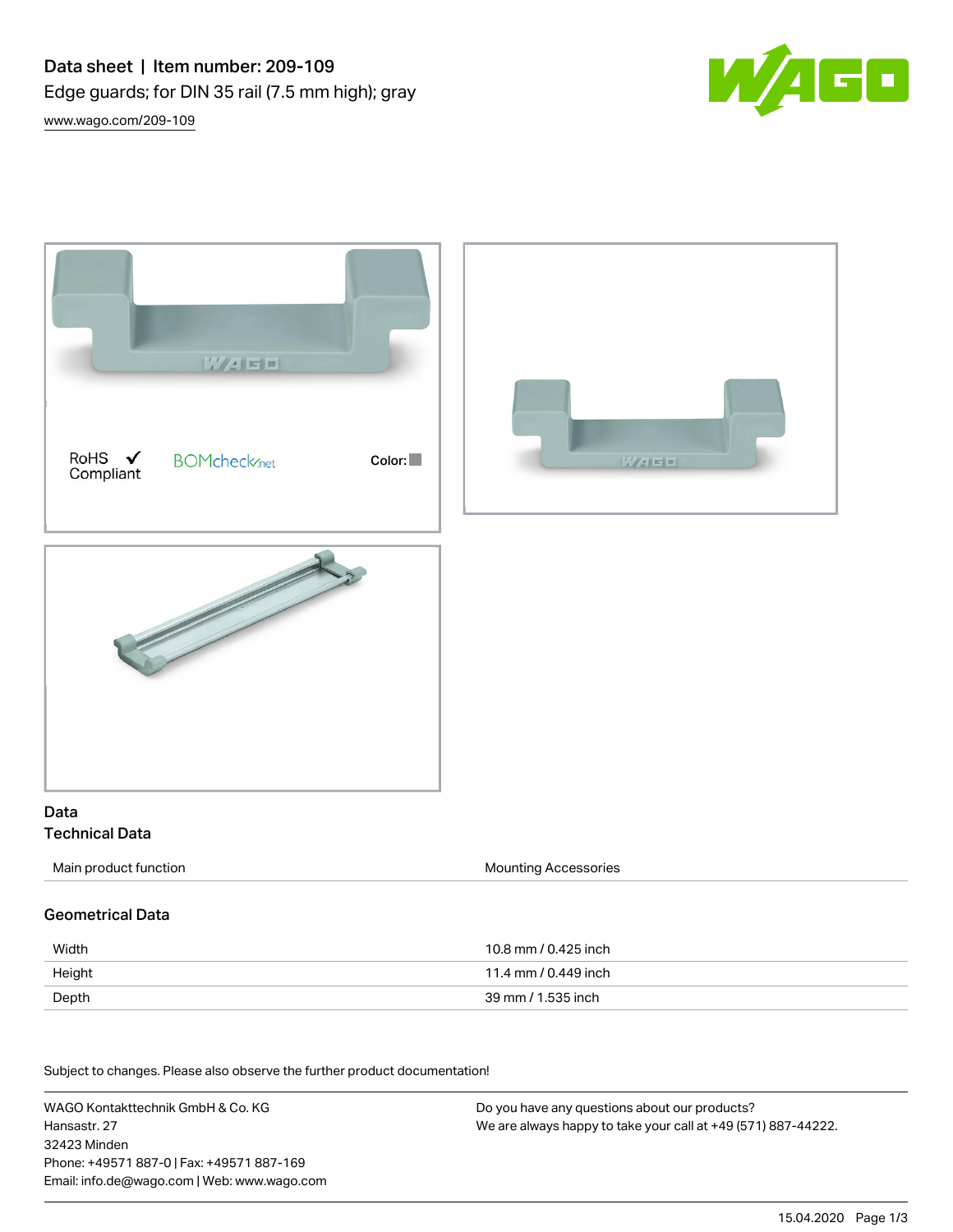

# Material Data

| Color  | gray<br>, a |
|--------|-------------|
| Weight | ں. ا        |

# Commercial data

| Product Group      | 2 (Terminal Block Accessories) |
|--------------------|--------------------------------|
| Packaging type     | <b>BOX</b>                     |
| Country of origin  | KR                             |
| <b>GTIN</b>        | 4045454811389                  |
| Customs Tariff No. | 39269097900                    |

# **Counterpart**

# Compatible products

#### Carrier rail

| $\overline{O}$                                                                                                       | Item no.: 210-112<br>Steel carrier rail; 35 x 7.5 mm; 1 mm thick; 2 m long; slotted; according to EN 60715; "Hole width 25 mm | www.wago.com/210-112 |
|----------------------------------------------------------------------------------------------------------------------|-------------------------------------------------------------------------------------------------------------------------------|----------------------|
|                                                                                                                      | Item no.: 210-113<br>Steel carrier rail; 35 x 7.5 mm; 1 mm thick; 2 m long; unslotted; according to EN 60715                  | www.wago.com/210-113 |
| <b>Contract Contract Contract Contract Contract Contract Contract Contract Contract Contract Contract Contract C</b> | Item no.: 210-115<br>Steel carrier rail; 35 x 7.5 mm; 1 mm thick; 2 m long; slotted; according to EN 60715; "Hole width 18 mm | www.wago.com/210-115 |

# Downloads

# Documentation

| <b>Bid Text</b> |  |  |
|-----------------|--|--|
| 209-109         |  |  |
| doc - Datei     |  |  |
|                 |  |  |

| doc - Datei                 |              | 24.1 kB       |          |  |
|-----------------------------|--------------|---------------|----------|--|
| 209-109<br>GAEB X81 - Datei | Feb 19, 2019 | xml<br>2.6 kB | Download |  |
|                             |              |               |          |  |

# CAD/CAE-Data

# CAD data

2D/3D Models 209-109

Subject to changes. Please also observe the further product documentation!

WAGO Kontakttechnik GmbH & Co. KG Hansastr. 27 32423 Minden Phone: +49571 887-0 | Fax: +49571 887-169 Email: info.de@wago.com | Web: www.wago.com Do you have any questions about our products? We are always happy to take your call at +49 (571) 887-44222.

Aug 31, 2017 doc

[Download](https://www.wago.com/de/d/2257477)